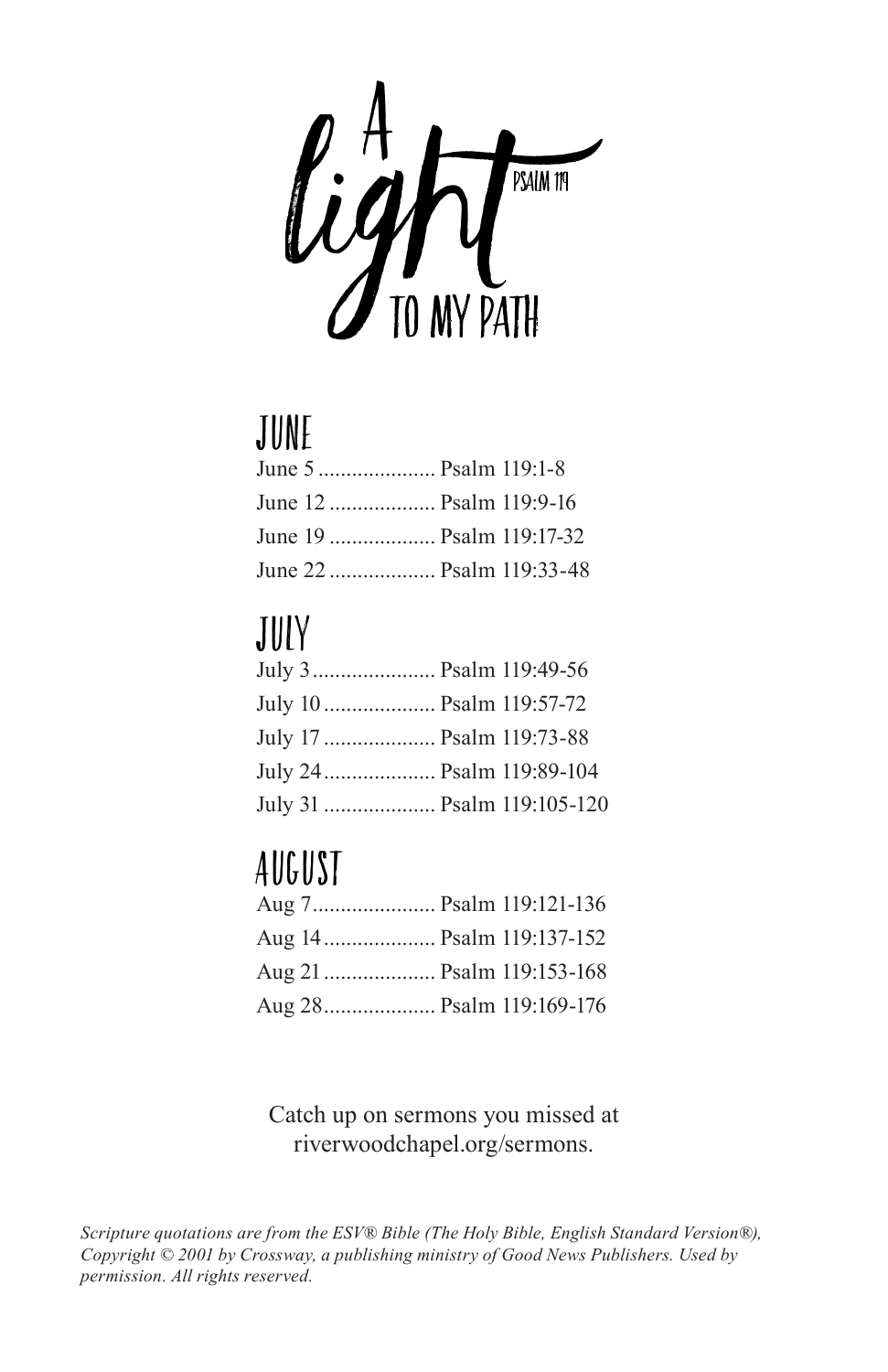## JUNE 5 **N** aleph

- <sup>1</sup> Blessed are those whose way is blameless, who walk in the law of the LORD!
- <sup>2</sup> Blessed are those who keep his testimonies, who seek him with their whole heart,
- 3 who also do no wrong, but walk in his ways!
- 4 You have commanded your precepts to be kept diligently.
- <sup>5</sup> Oh that my ways may be steadfast in keeping your statutes!
- 6 Then I shall not be put to shame, having my eyes fixed on all your commandments.
- 7 I will praise you with an upright heart, when I learn your righteous rules.
- 8 I will keep your statutes; do not utterly forsake me!

### June 12  $\exists$  beth

- 9 How can a young man keep his way pure? By guarding it according to your word.
- <sup>10</sup> With my whole heart I seek you; let me not wander from your commandments!
- $11$  I have stored up your word in my heart, that I might not sin against you.
- <sup>12</sup> Blessed are you, O LORD; teach me your statutes!
- <sup>13</sup> With my lips I declare all the rules of your mouth.
- $14$  In the way of your testimonies I delight as much as in all riches.
- <sup>15</sup> I will meditate on your precepts and fix my eyes on your ways.
- <sup>16</sup> I will delight in your statutes; I will not forget your word.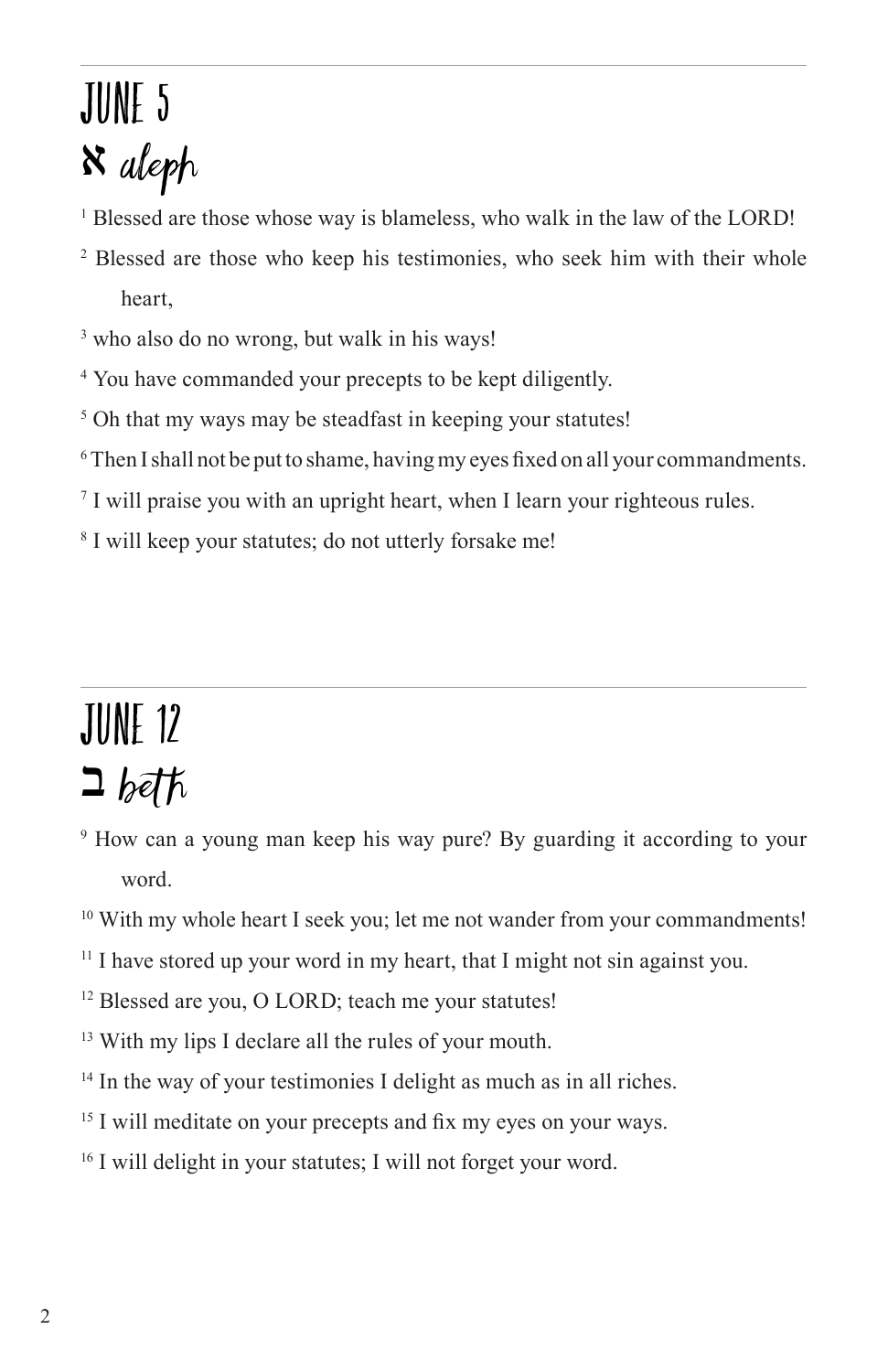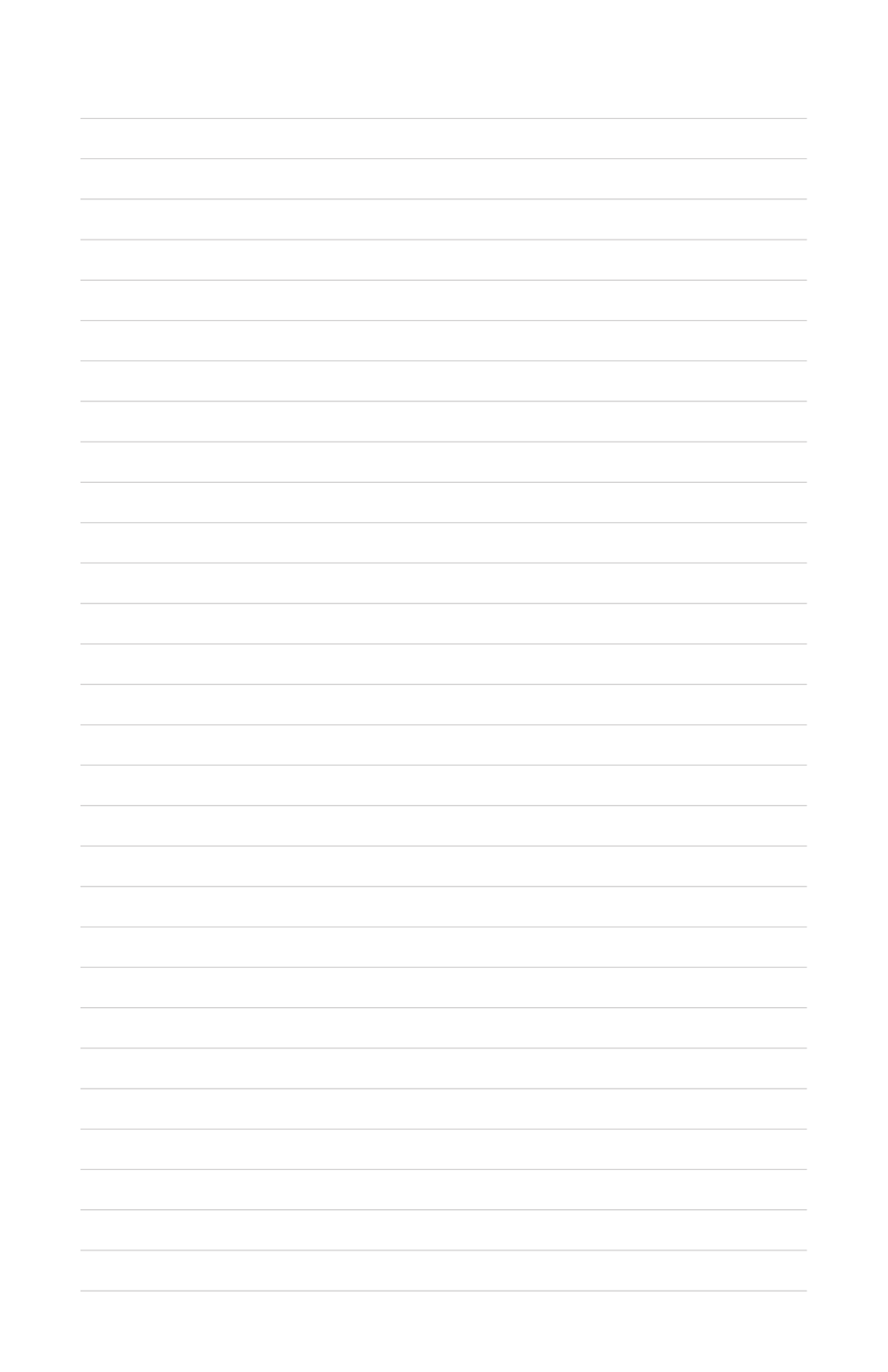# JUNE 19 Gimmel ג

<sup>17</sup> Deal bountifully with your servant, that I may live and keep your word.

<sup>18</sup> Open my eyes, that I may behold wondrous things out of your law.

<sup>19</sup> I am a sojourner on the earth; hide not your commandments from me!

<sup>20</sup> My soul is consumed with longing for your rules at all times.

- <sup>21</sup> You rebuke the insolent, accursed ones, who wander from your commandments.
- $22$  Take away from me scorn and contempt, for I have kept your testimonies.
- <sup>23</sup> Even though princes sit plotting against me, your servant will meditate on your statutes.

<sup>24</sup> Your testimonies are my delight; they are my counselors.

### 7 daleth

<sup>25</sup> My soul clings to the dust; give me life according to your word!

- <sup>26</sup> When I told of my ways, you answered me; teach me your statutes!
- <sup>27</sup> Make me understand the way of your precepts, and I will meditate on your wondrous works.

<sup>28</sup> My soul melts away for sorrow; strengthen me according to your word!

29 Put false ways far from me and graciously teach me your law!

<sup>30</sup> I have chosen the way of faithfulness; I set your rules before me.

<sup>31</sup> I cling to your testimonies, O LORD; let me not be put to shame!

 $32$  I will run in the way of your commandments when you enlarge my heart!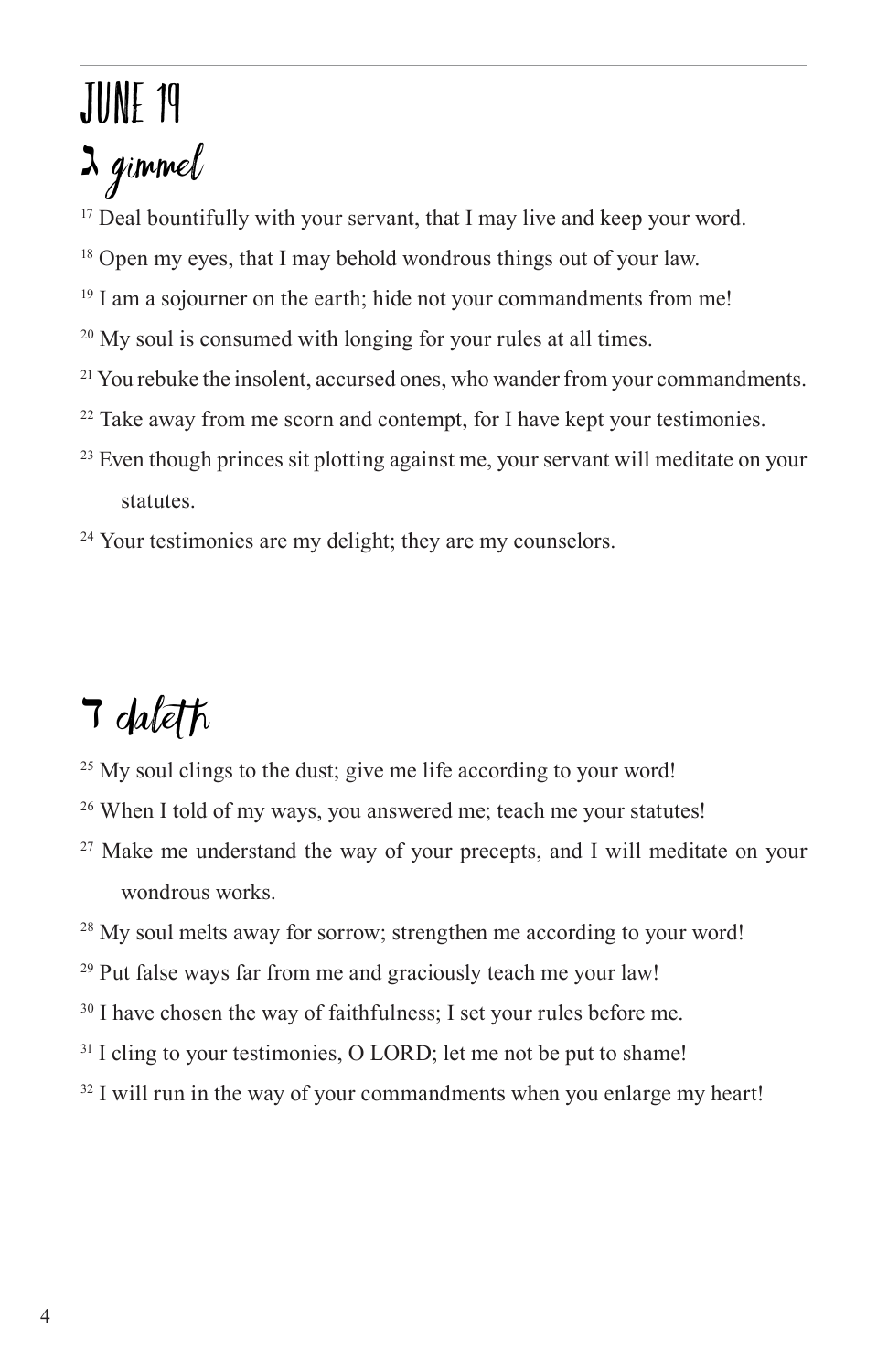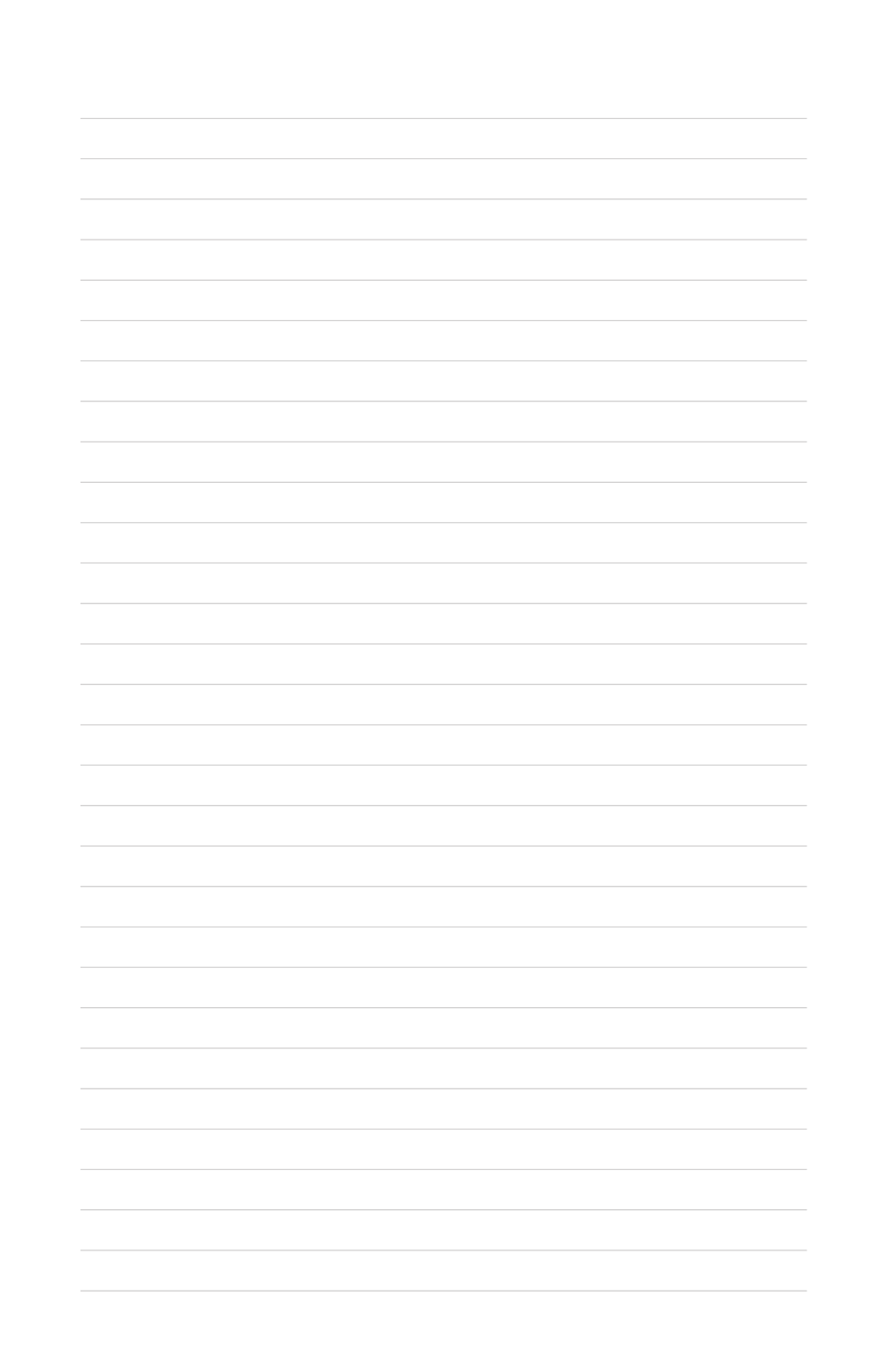#### June 22  $7he$

<sup>33</sup> Teach me, O LORD, the way of your statutes; and I will keep it to the end.

<sup>34</sup> Give me understanding, that I may keep your law and observe it with my whole heart.

<sup>35</sup> Lead me in the path of your commandments, for I delight in it.

<sup>36</sup> Incline my heart to your testimonies, and not to selfish gain!

<sup>37</sup> Turn my eyes from looking at worthless things; and give me life in your ways.

<sup>38</sup> Confirm to your servant your promise, that you may be feared.

<sup>39</sup> Turn away the reproach that I dread, for your rules are good.

40 Behold, I long for your precepts; in your righteousness give me life!

#### Waw ו

- $41$  Let your steadfast love come to me, O LORD, your salvation according to your promise;
- $42$  then shall I have an answer for him who taunts me, for I trust in your word.

<sup>43</sup> And take not the word of truth utterly out of my mouth, for my hope is in your rules.

44 I will keep your law continually, forever and ever,

45 and I shall walk in a wide place, for I have sought your precepts.

46 I will also speak of your testimonies before kings and shall not be put to shame,

<sup>47</sup> for I find my delight in your commandments, which I love.

48 I will lift up my hands toward your commandments, which I love, and I will meditate on your statutes.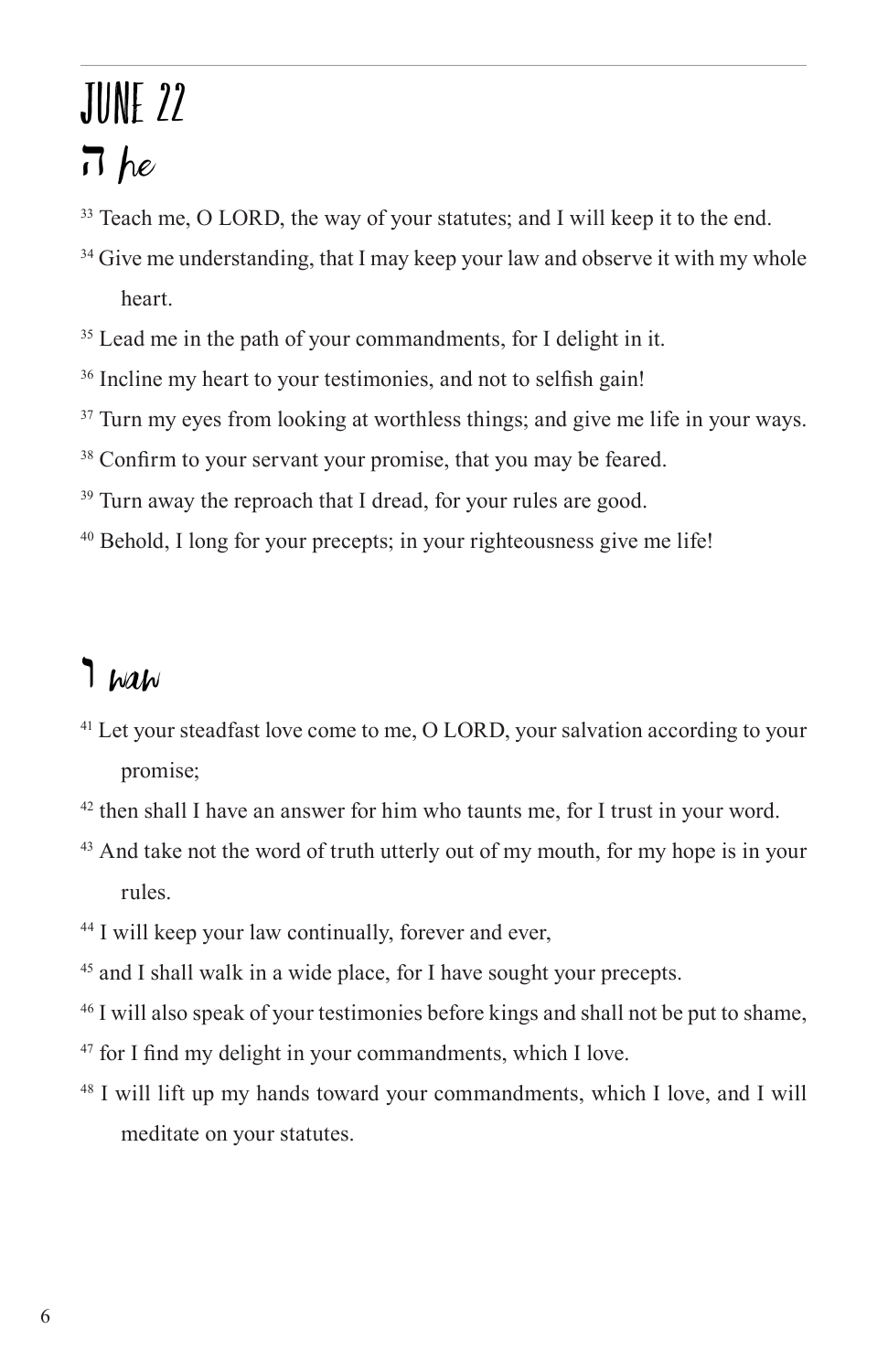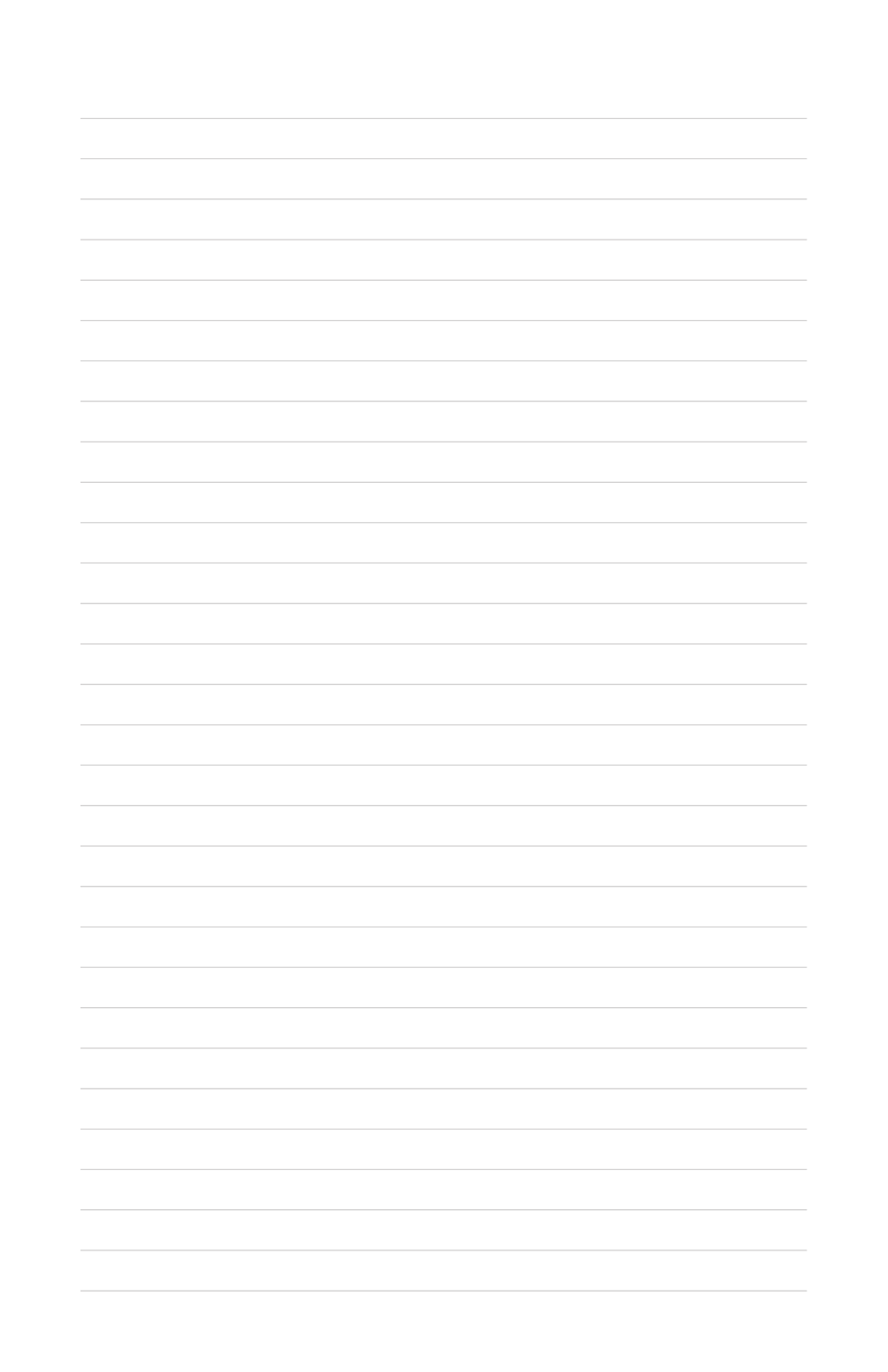# July 3 r zayin

49 Remember your word to your servant, in which you have made me hope. <sup>50</sup> This is my comfort in my affliction, that your promise gives me life. <sup>51</sup> The insolent utterly deride me, but I do not turn away from your law. 52 When I think of your rules from of old, I take comfort, O LORD. <sup>53</sup> Hot indignation seizes me because of the wicked, who forsake your law. <sup>54</sup> Your statutes have been my songs in the house of my sojourning. 55 I remember your name in the night, O LORD, and keep your law. 56 This blessing has fallen to me, that I have kept your precepts.

### July 10  $\Pi$  heth

- <sup>57</sup> The LORD is my portion; I promise to keep your words.
- <sup>58</sup> I entreat your favor with all my heart; be gracious to me according to your promise.
- <sup>59</sup> When I think on my ways, I turn my feet to your testimonies;
- 60 I hasten and do not delay to keep your commandments.
- <sup>61</sup> Though the cords of the wicked ensnare me, I do not forget your law.
- $62$  At midnight I rise to praise you, because of your righteous rules.
- $63$  I am a companion of all who fear you, of those who keep your precepts.
- <sup>64</sup> The earth, O LORD, is full of your steadfast love; teach me your statutes!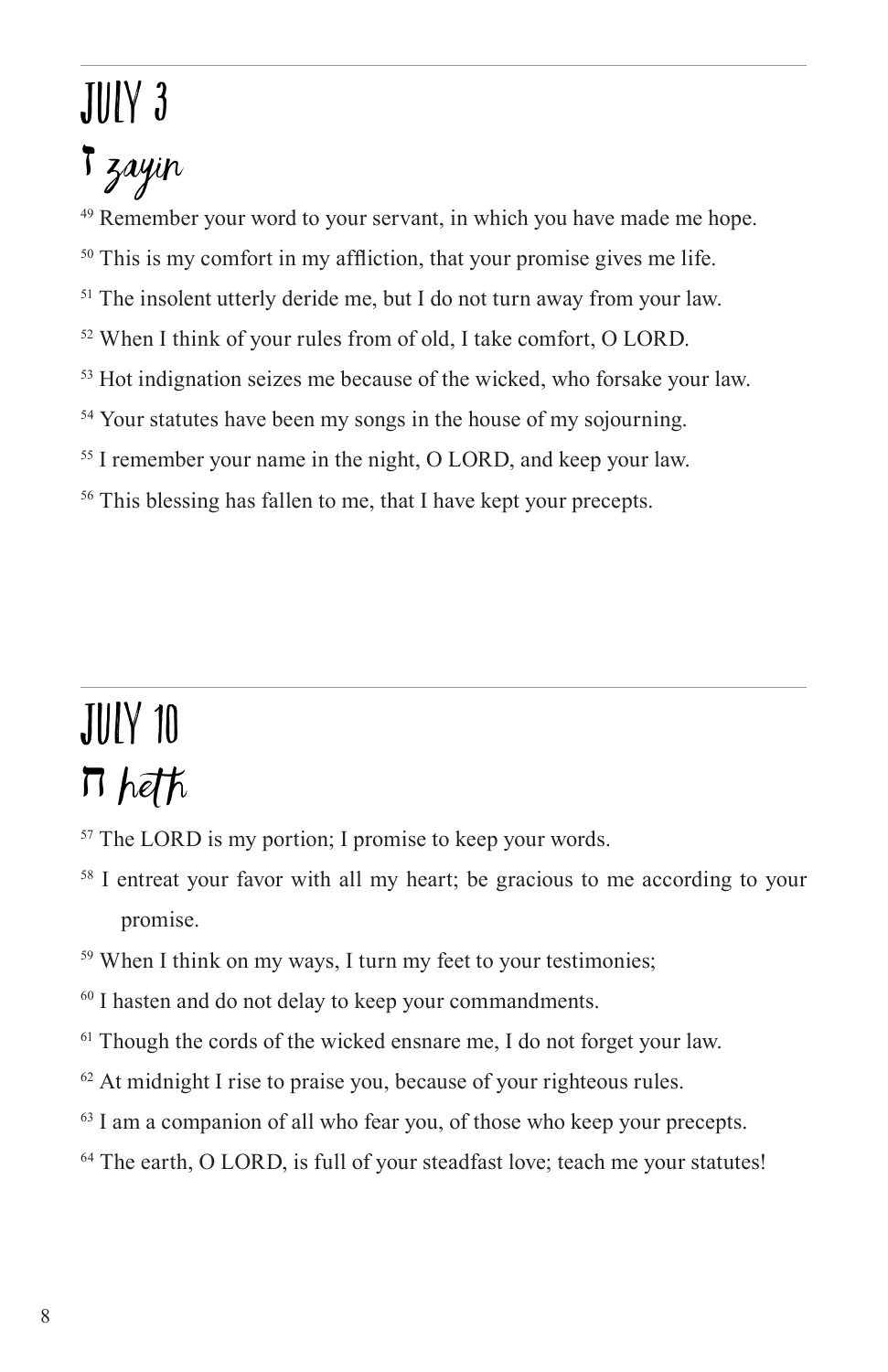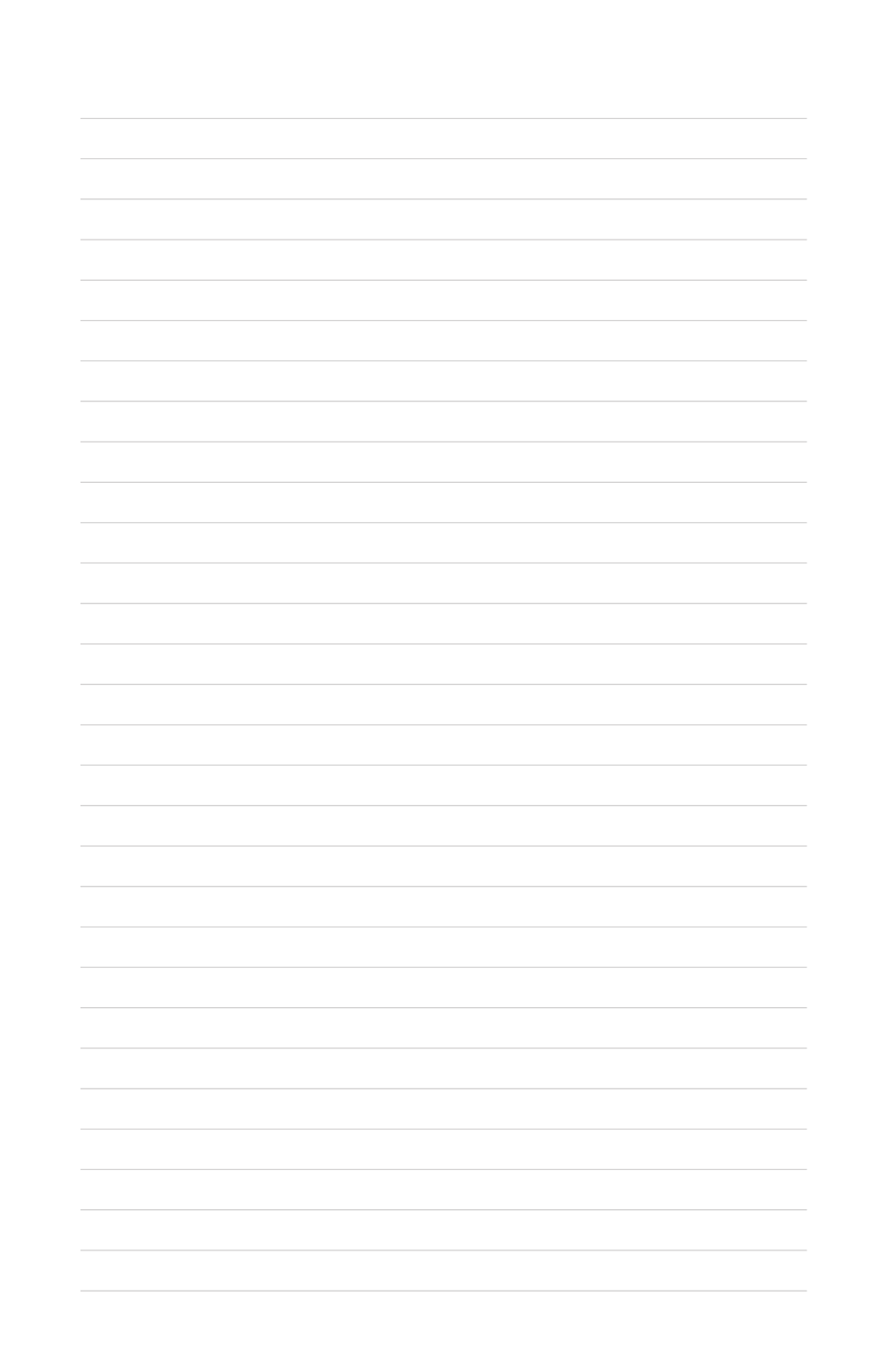#### ש־ $\sigma$

<sup>65</sup> You have dealt well with your servant, O LORD, according to your word.

66 Teach me good judgment and knowledge, for I believe in your commandments.

<sup>67</sup> Before I was afflicted I went astray, but now I keep your word.

68 You are good and do good; teach me your statutes.

 $69$  The insolent smear me with lies, but with my whole heart I keep your precepts;

70 their heart is unfeeling like fat, but I delight in your law.

 $71$  It is good for me that I was afflicted, that I might learn your statutes.

 $72$  The law of your mouth is better to me than thousands of gold and silver pieces.

#### JULY 17

- Yodh י
- <sup>73</sup> Your hands have made and fashioned me; give me understanding that I may learn your commandments.
- <sup>74</sup> Those who fear you shall see me and rejoice, because I have hoped in your word.
- 75 I know, O LORD, that your rules are righteous, and that in faithfulness you have afflicted me.
- $76$  Let your steadfast love comfort me according to your promise to your servant.
- $77$  Let your mercy come to me, that I may live; for your law is my delight.
- $78$  Let the insolent be put to shame, because they have wronged me with falsehood; as for me, I will meditate on your precepts.
- $79$  Let those who fear you turn to me, that they may know your testimonies.
- <sup>80</sup> May my heart be blameless in your statutes, that I may not be put to shame!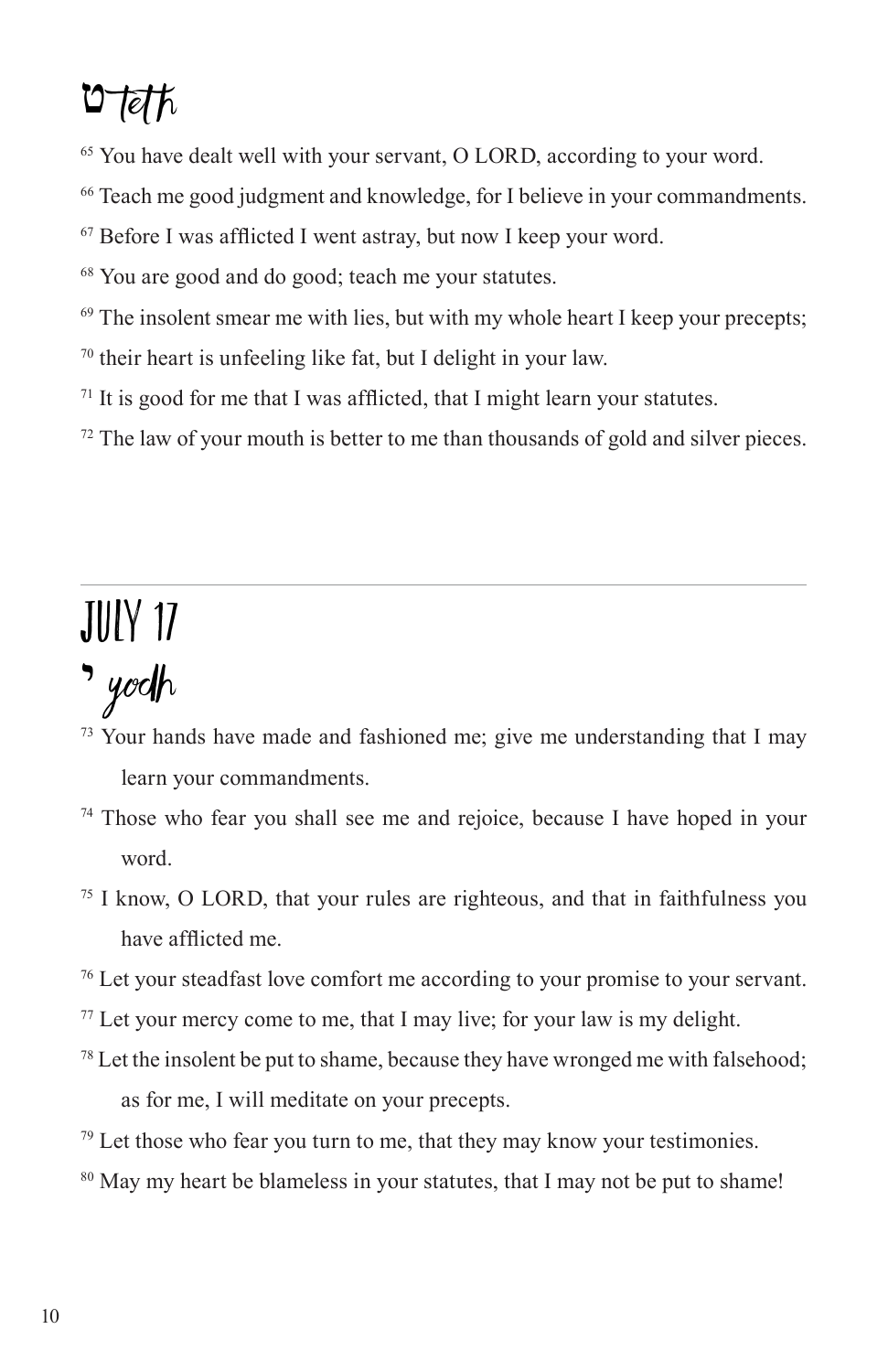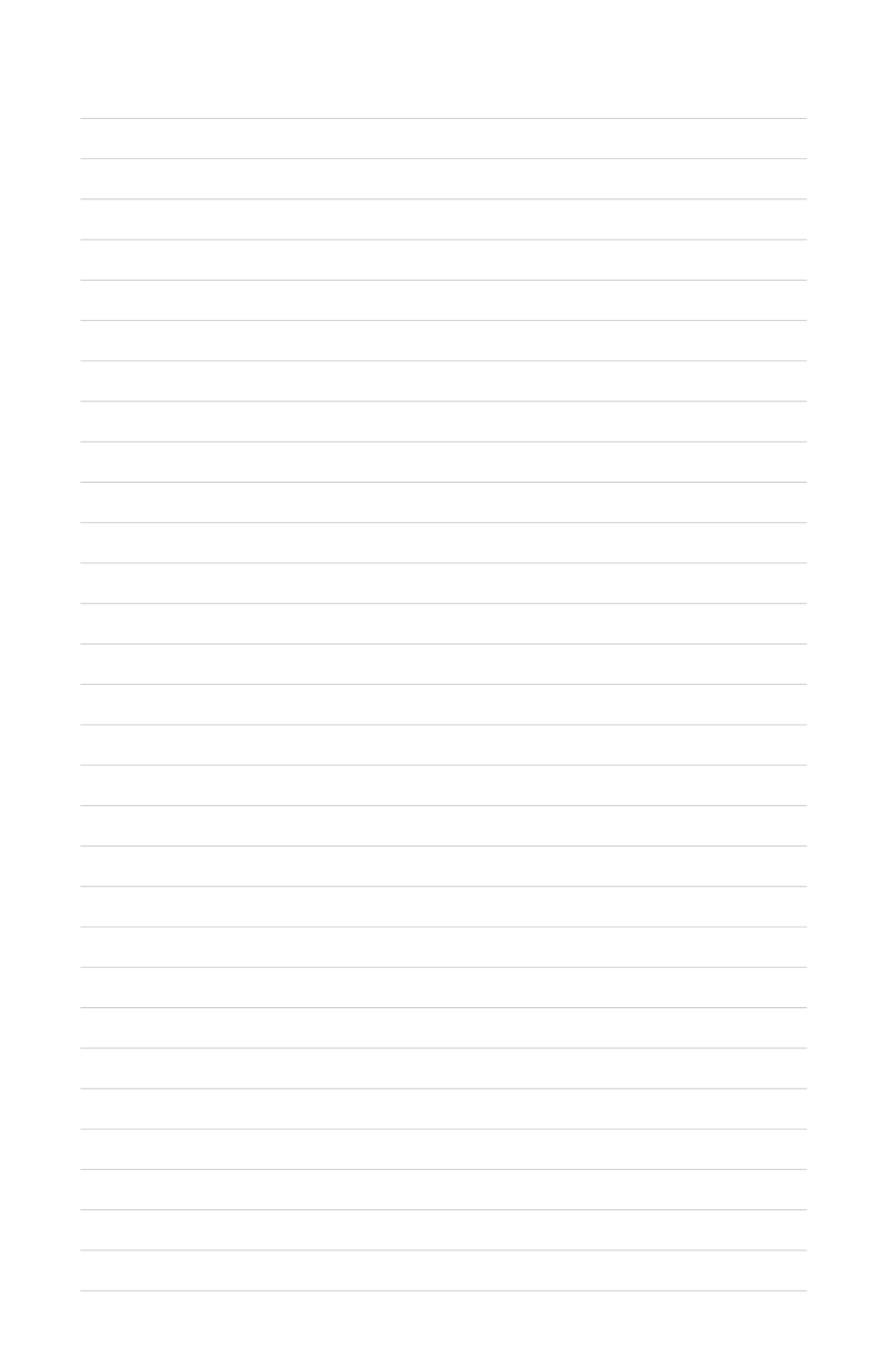### $\supset$  kaph

- <sup>81</sup> My soul longs for your salvation; I hope in your word.
- <sup>82</sup> My eyes long for your promise; I ask, "When will you comfort me?"
- <sup>83</sup> For I have become like a wineskin in the smoke, yet I have not forgotten your statutes.
- <sup>84</sup> How long must your servant endure? When will you judge those who persecute me?
- <sup>85</sup> The insolent have dug pitfalls for me; they do not live according to your law.
- <sup>86</sup> All your commandments are sure; they persecute me with falsehood; help me!
- <sup>87</sup> They have almost made an end of me on earth, but I have not forsaken your precepts.
- <sup>88</sup> In your steadfast love give me life, that I may keep the testimonies of your mouth.

#### July 24 Lamedh ל

<sup>89</sup> Forever, O LORD, your word is firmly fixed in the heavens.

- <sup>90</sup> Your faithfulness endures to all generations; you have established the earth, and it stands fast.
- $91$  By your appointment they stand this day, for all things are your servants.
- $92$  If your law had not been my delight, I would have perished in my affliction.
- $93$  I will never forget your precepts, for by them you have given me life.
- <sup>94</sup> I am yours; save me, for I have sought your precepts.
- <sup>95</sup> The wicked lie in wait to destroy me, but I consider your testimonies.
- <sup>96</sup> I have seen a limit to all perfection, but your commandment is exceedingly broad.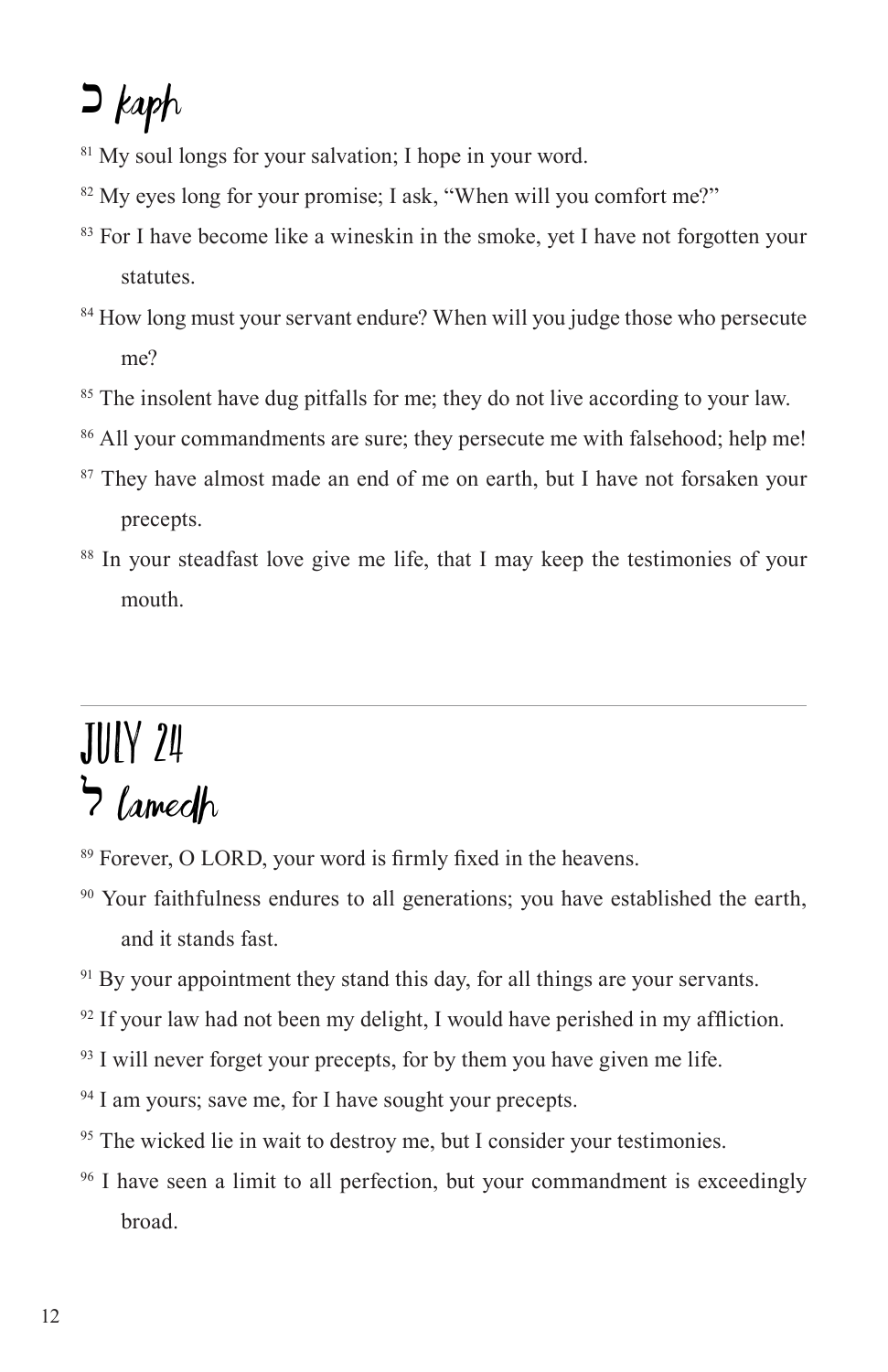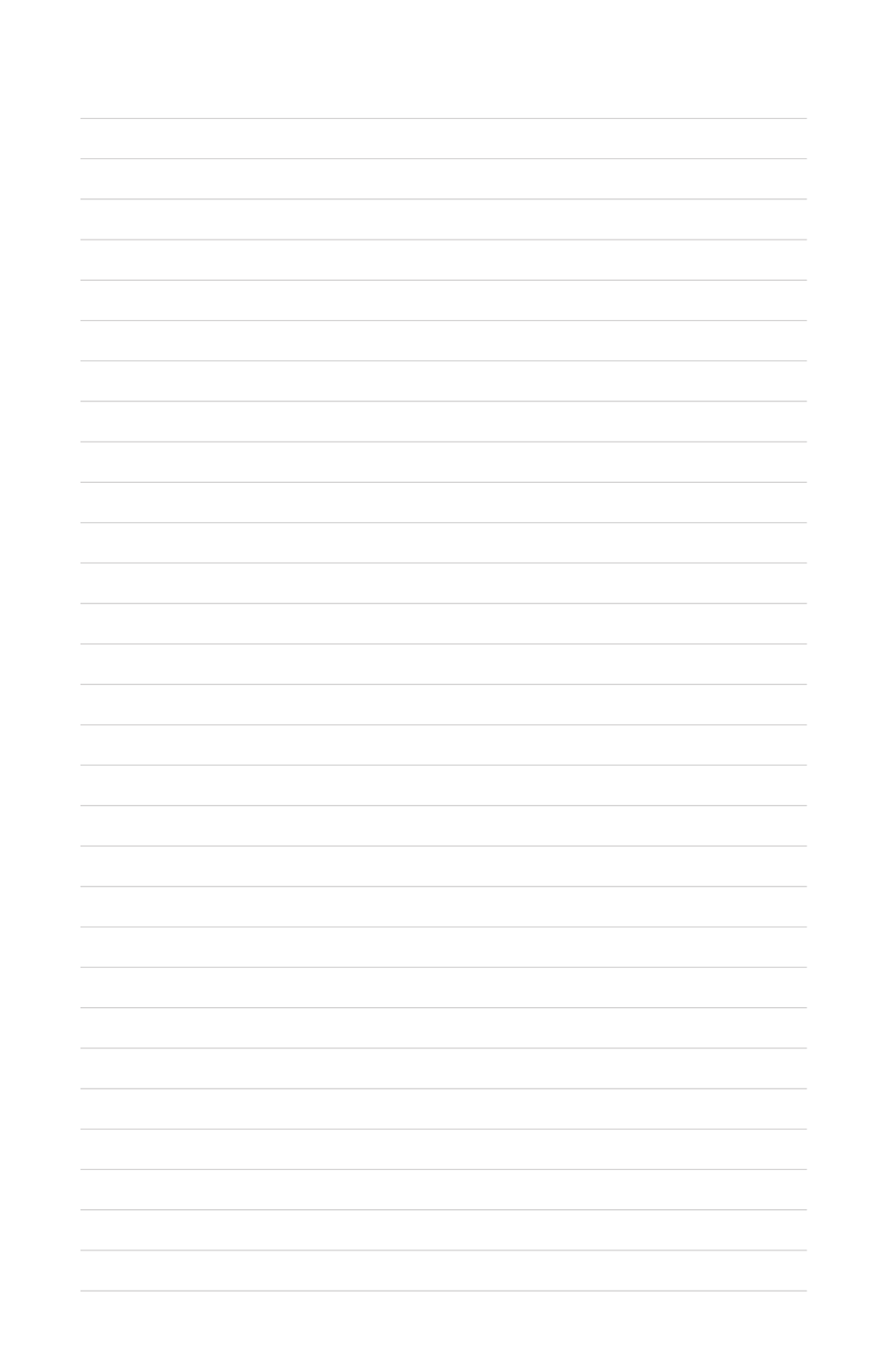#### $\Box$  mem

<sup>97</sup> Oh how I love your law! It is my meditation all the day.

- $98$  Your commandment makes me wiser than my enemies, for it is ever with me.
- <sup>99</sup> I have more understanding than all my teachers, for your testimonies are my meditation.
- <sup>100</sup> I understand more than the aged, for I keep your precepts.
- <sup>101</sup> I hold back my feet from every evil way, in order to keep your word.
- <sup>102</sup> I do not turn aside from your rules, for you have taught me.
- <sup>103</sup> How sweet are your words to my taste, sweeter than honey to my mouth!
- <sup>104</sup> Through your precepts I get understanding; therefore I hate every false way.

### July 31  $\frac{1}{\mu}$

<sup>105</sup> Your word is a lamp to my feet and a light to my path.

<sup>106</sup> I have sworn an oath and confirmed it, to keep your righteous rules.

<sup>107</sup> I am severely afflicted; give me life, O LORD, according to your word!

<sup>108</sup> Accept my freewill offerings of praise, O LORD, and teach me your rules.

109 I hold my life in my hand continually, but I do not forget your law.

<sup>110</sup> The wicked have laid a snare for me, but I do not stray from your precepts.

<sup>111</sup> Your testimonies are my heritage forever, for they are the joy of my heart.

<sup>112</sup> I incline my heart to perform your statutes forever, to the end.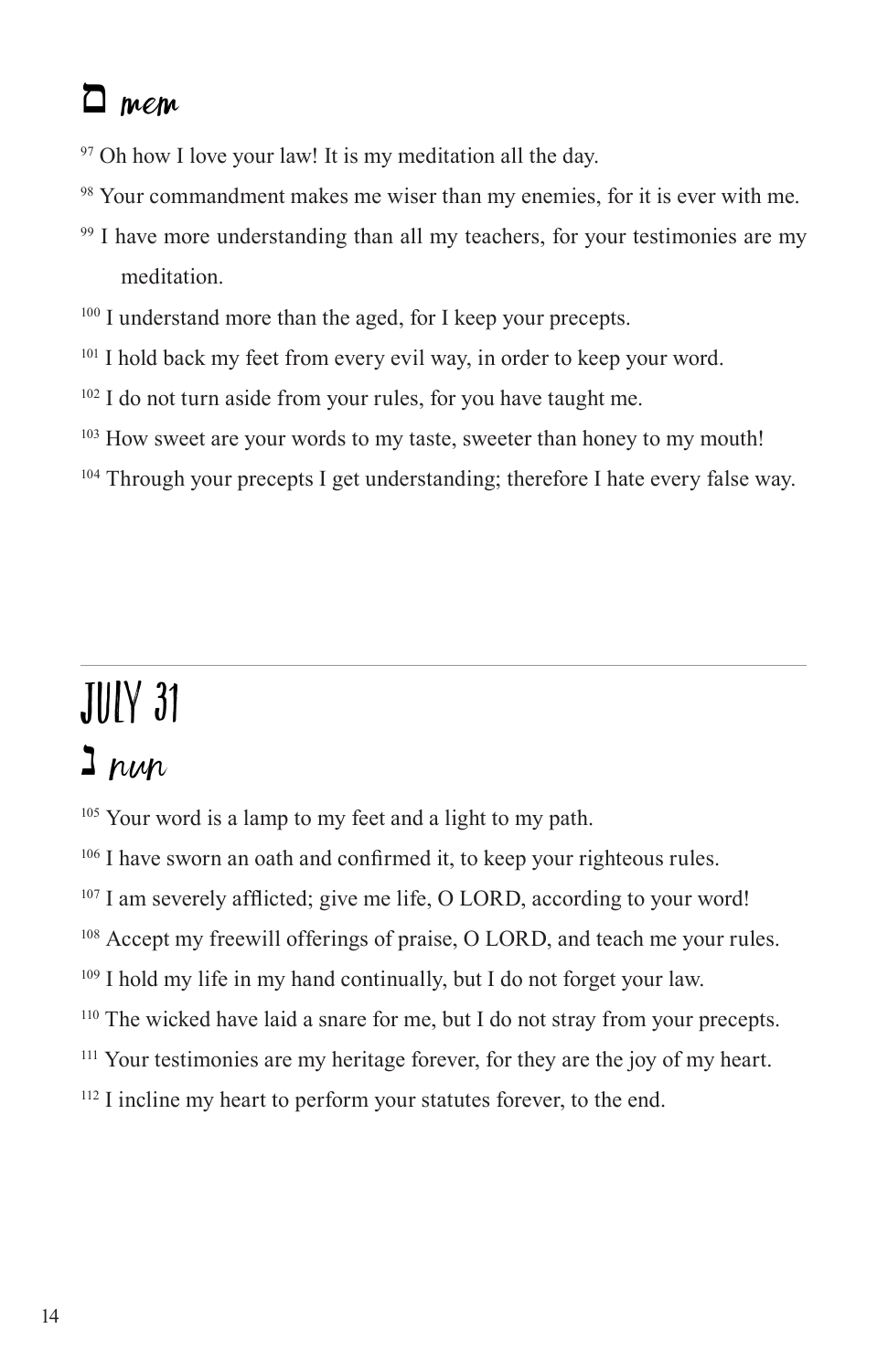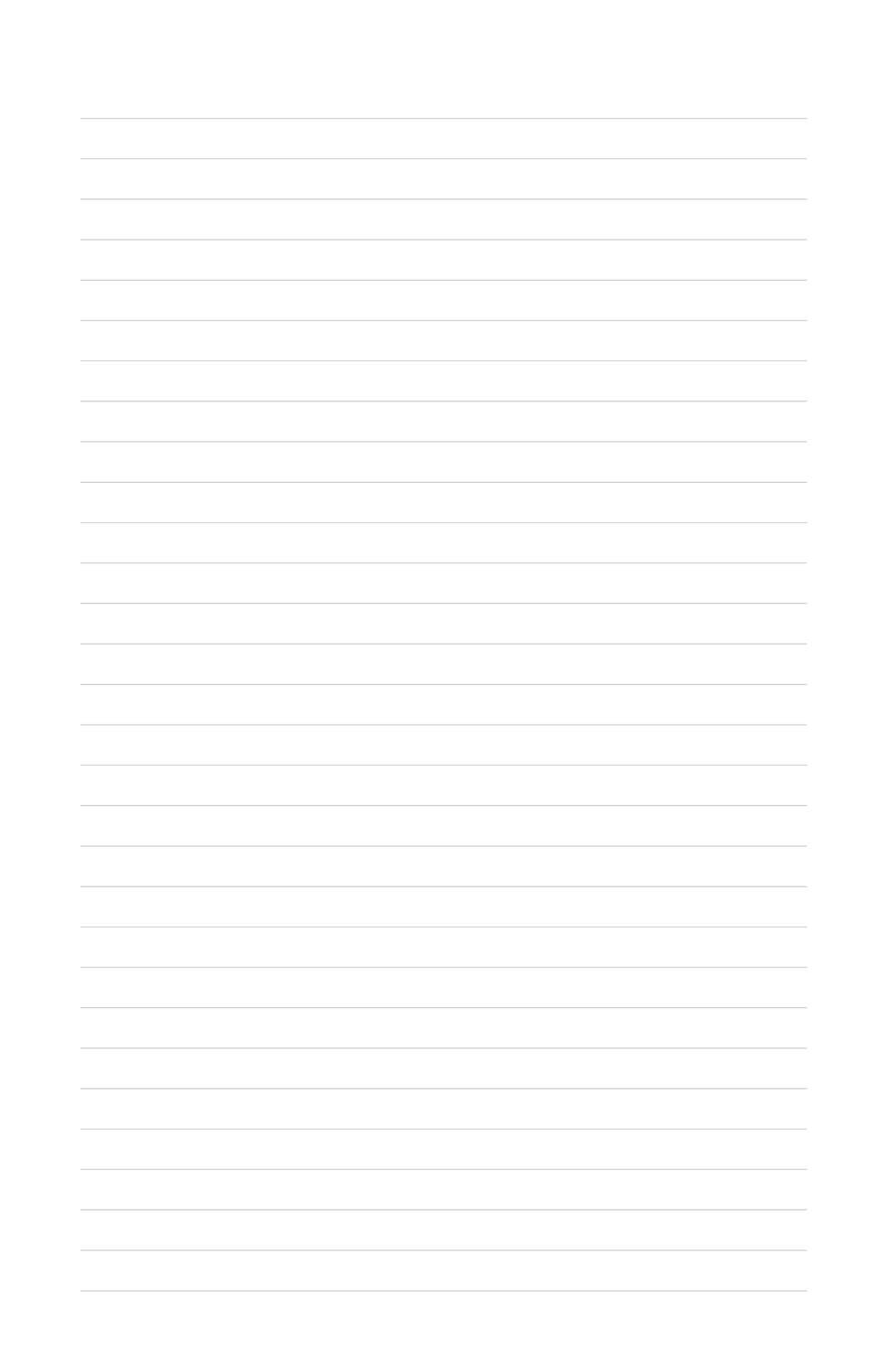#### Samekh ס

113 I hate the double-minded, but I love your law.

- 114 You are my hiding place and my shield; I hope in your word.
- <sup>115</sup> Depart from me, you evildoers, that I may keep the commandments of my God.
- 116 Uphold me according to your promise, that I may live, and let me not be put to shame in my hope!
- <sup>117</sup> Hold me up, that I may be safe and have regard for your statutes continually!
- 118 You spurn all who go astray from your statutes, for their cunning is in vain.
- 119 All the wicked of the earth you discard like dross, therefore I love your testimonies.
- <sup>120</sup> My flesh trembles for fear of you, and I am afraid of your judgments.

# Aug 7

# יציא<br>**א** עצ

- <sup>121</sup> I have done what is just and right; do not leave me to my oppressors.
- <sup>122</sup> Give your servant a pledge of good; let not the insolent oppress me.
- <sup>123</sup> My eyes long for your salvation and for the fulfillment of your righteous promise.
- <sup>124</sup> Deal with your servant according to your steadfast love, and teach me your statutes.
- $125$  I am your servant; give me understanding, that I may know your testimonies!
- <sup>126</sup> It is time for the LORD to act, for your law has been broken.
- <sup>127</sup> Therefore I love your commandments above gold, above fine gold.
- <sup>128</sup> Therefore I consider all your precepts to be right; I hate every false way.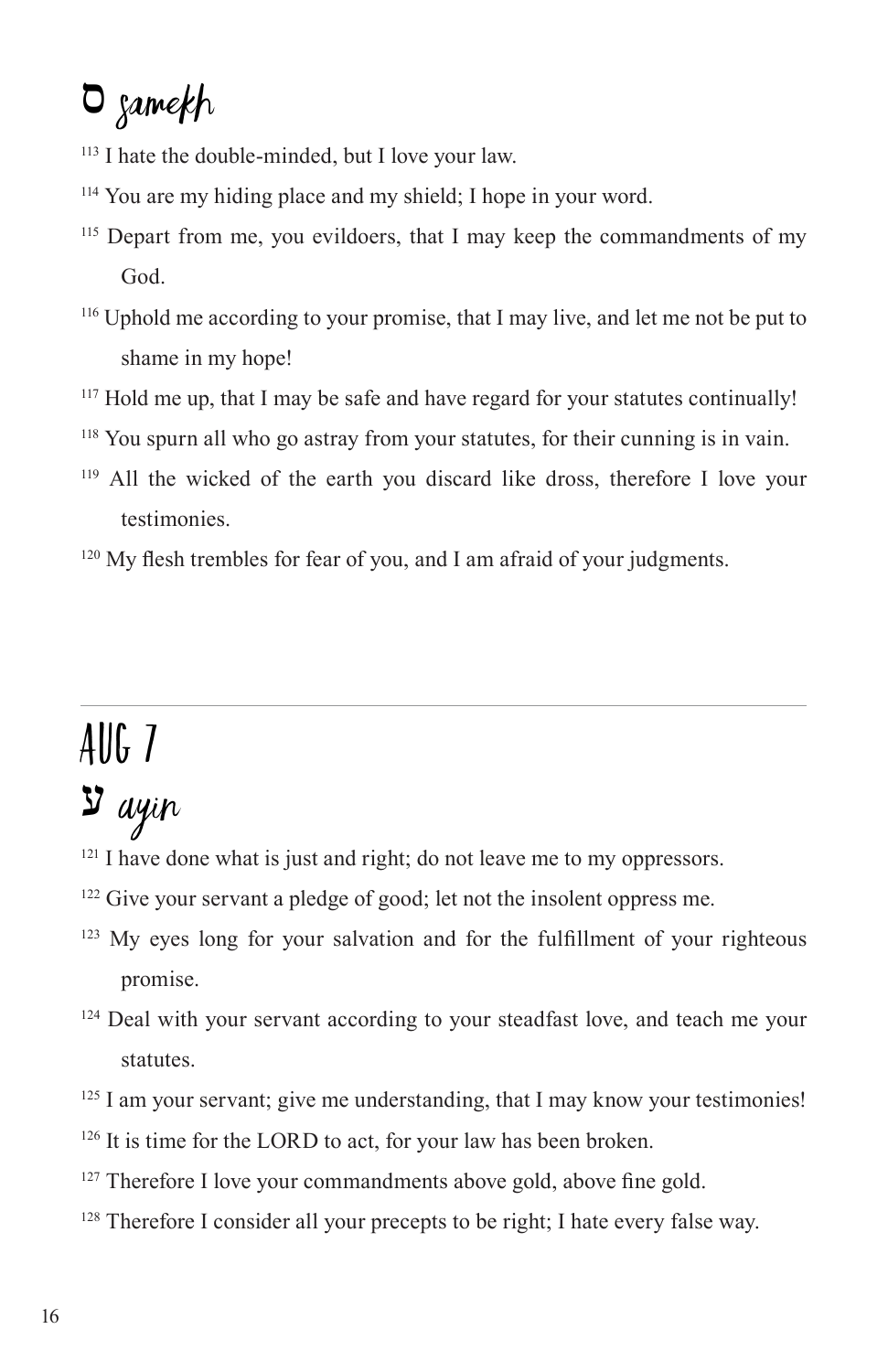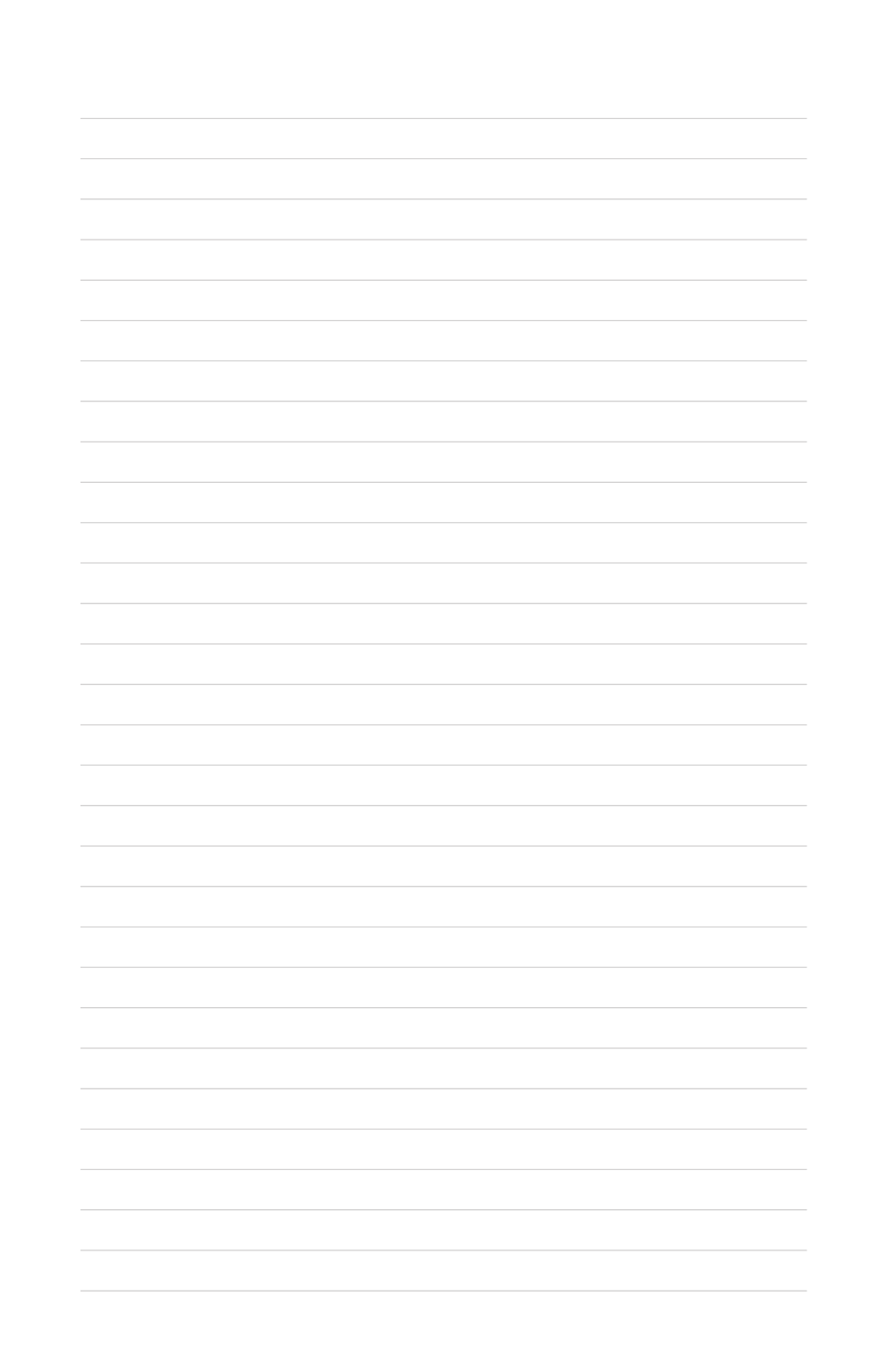#### Pe פ

129 Your testimonies are wonderful; therefore my soul keeps them.

- <sup>130</sup> The unfolding of your words gives light; it imparts understanding to the simple.
- <sup>131</sup> I open my mouth and pant, because I long for your commandments.
- <sup>132</sup> Turn to me and be gracious to me, as is your way with those who love your name.
- <sup>133</sup> Keep steady my steps according to your promise, and let no iniquity get dominion over me.
- <sup>134</sup> Redeem me from man's oppression, that I may keep your precepts.
- <sup>135</sup> Make your face shine upon your servant, and teach me your statutes.
- <sup>136</sup> My eyes shed streams of tears, because people do not keep your law.

#### Aug 14 Tsadhe צ

<sup>137</sup> Righteous are you, O LORD, and right are your rules.

- <sup>138</sup> You have appointed your testimonies in righteousness and in all faithfulness.
- <sup>139</sup> My zeal consumes me, because my foes forget your words.

140 Your promise is well tried, and your servant loves it.

- <sup>141</sup> I am small and despised, yet I do not forget your precepts.
- <sup>142</sup> Your righteousness is righteous forever, and your law is true.
- <sup>143</sup> Trouble and anguish have found me out, but your commandments are my delight.
- <sup>144</sup> Your testimonies are righteous forever; give me understanding that I may live.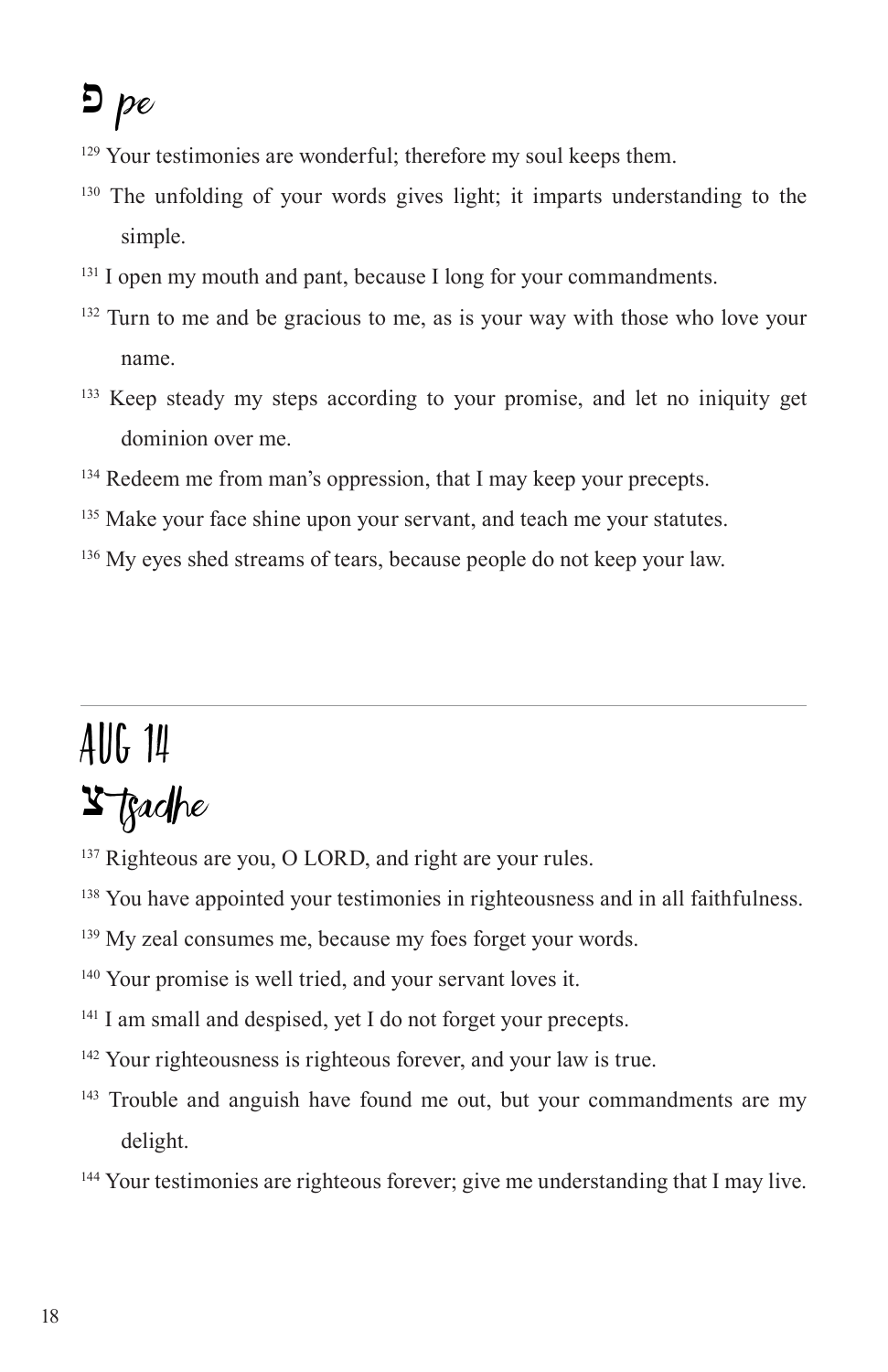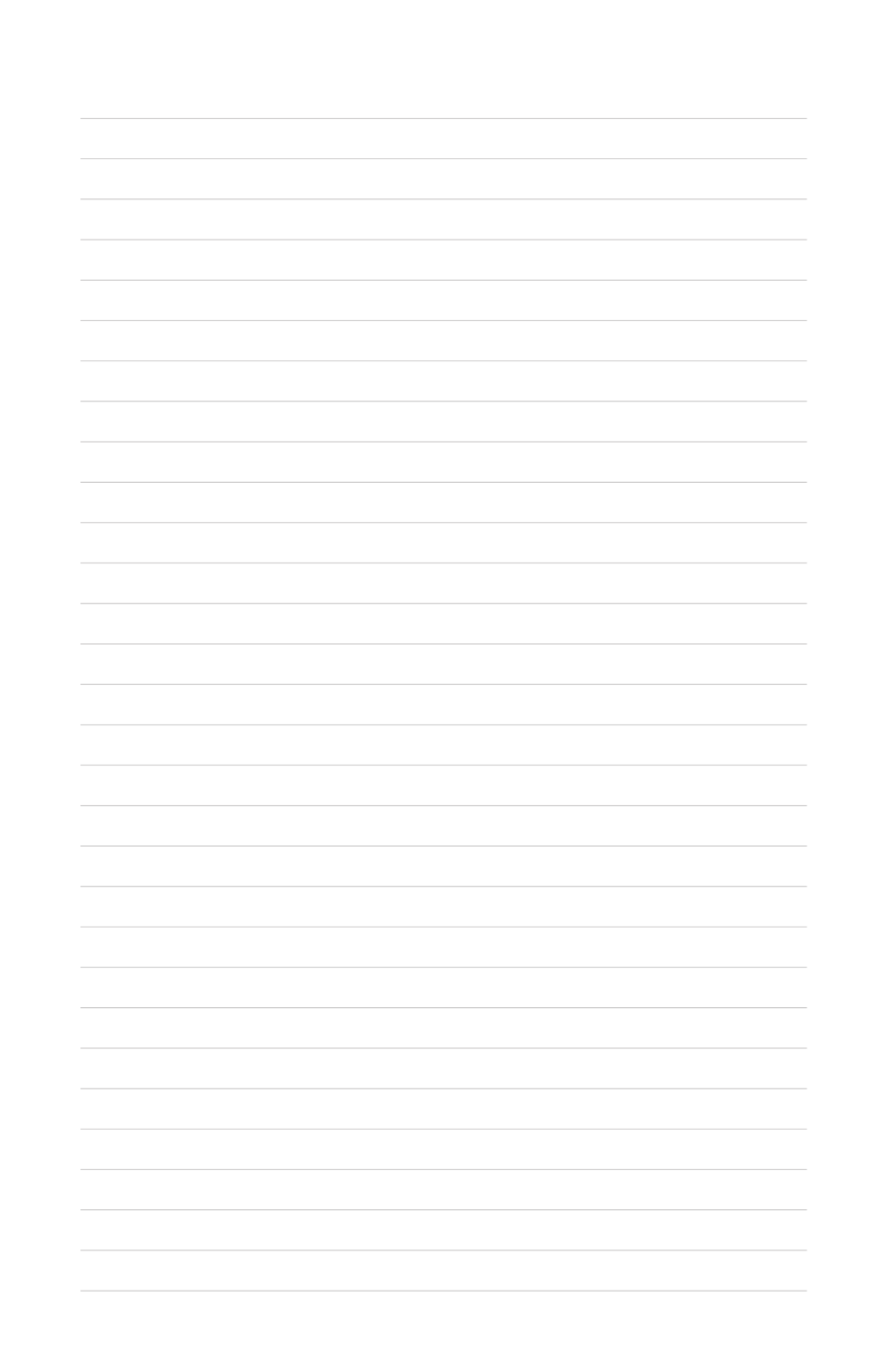# Qoph ק

<sup>145</sup> With my whole heart I cry; answer me, O LORD! I will keep your statutes.

<sup>146</sup> I call to you; save me, that I may observe your testimonies.

<sup>147</sup> I rise before dawn and cry for help; I hope in your words.

- <sup>148</sup> My eyes are awake before the watches of the night, that I may meditate on your promise.
- <sup>149</sup> Hear my voice according to your steadfast love; O LORD, according to your justice give me life.
- <sup>150</sup> They draw near who persecute me with evil purpose; they are far from your law.
- <sup>151</sup> But you are near, O LORD, and all your commandments are true.
- <sup>152</sup> Long have I known from your testimonies that you have founded them forever.

# Aug 21 Resh ר

- <sup>153</sup> Look on my affliction and deliver me, for I do not forget your law.
- <sup>154</sup> Plead my cause and redeem me; give me life according to your promise!
- <sup>155</sup> Salvation is far from the wicked, for they do not seek your statutes.
- <sup>156</sup> Great is your mercy, O LORD; give me life according to your rules.
- <sup>157</sup> Many are my persecutors and my adversaries, but I do not swerve from your testimonies.
- <sup>158</sup> I look at the faithless with disgust, because they do not keep your commands.
- <sup>159</sup> Consider how I love your precepts! Give me life according to your steadfast love.
- 160 The sum of your word is truth, and every one of your righteous rules endures forever.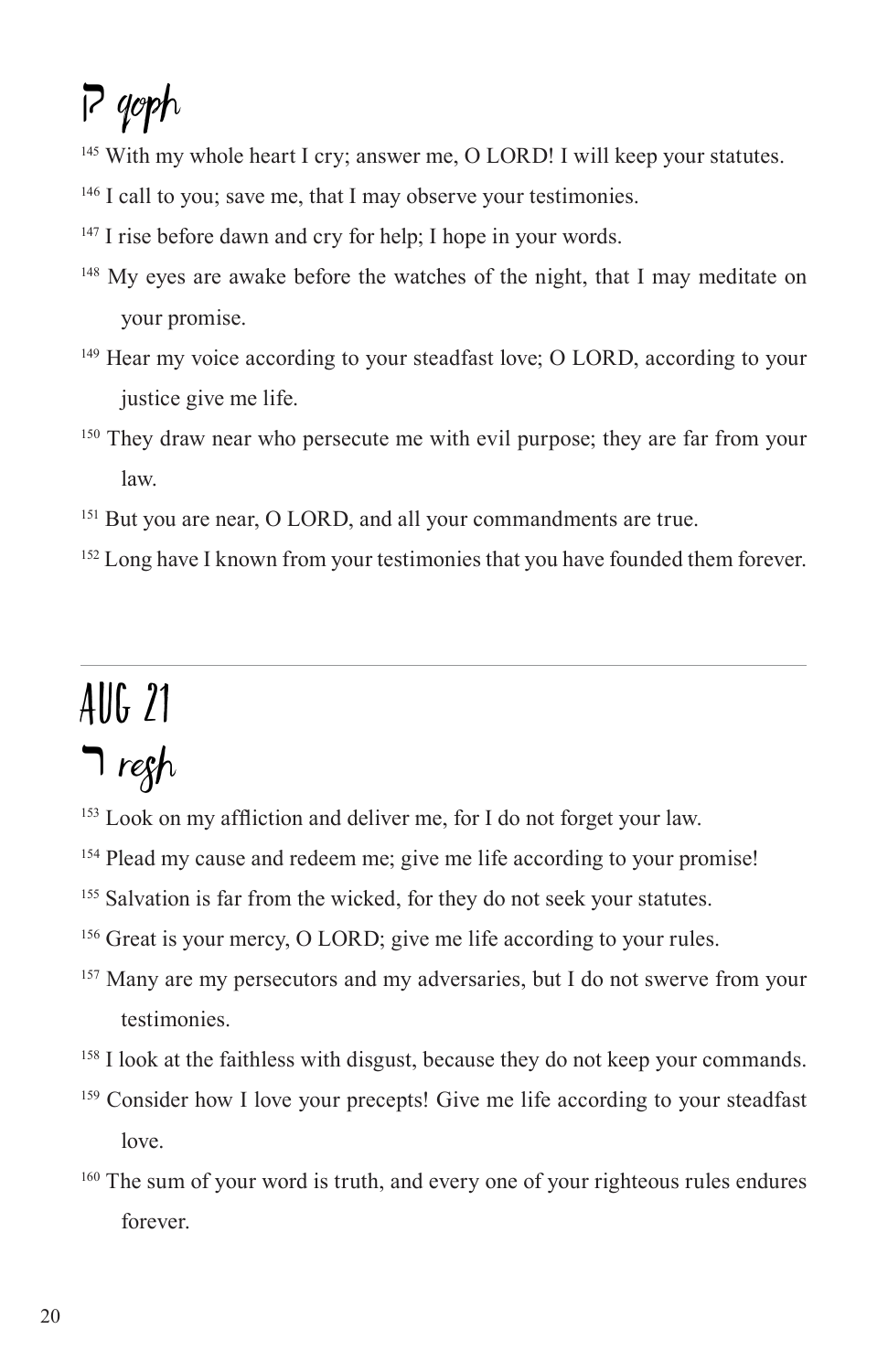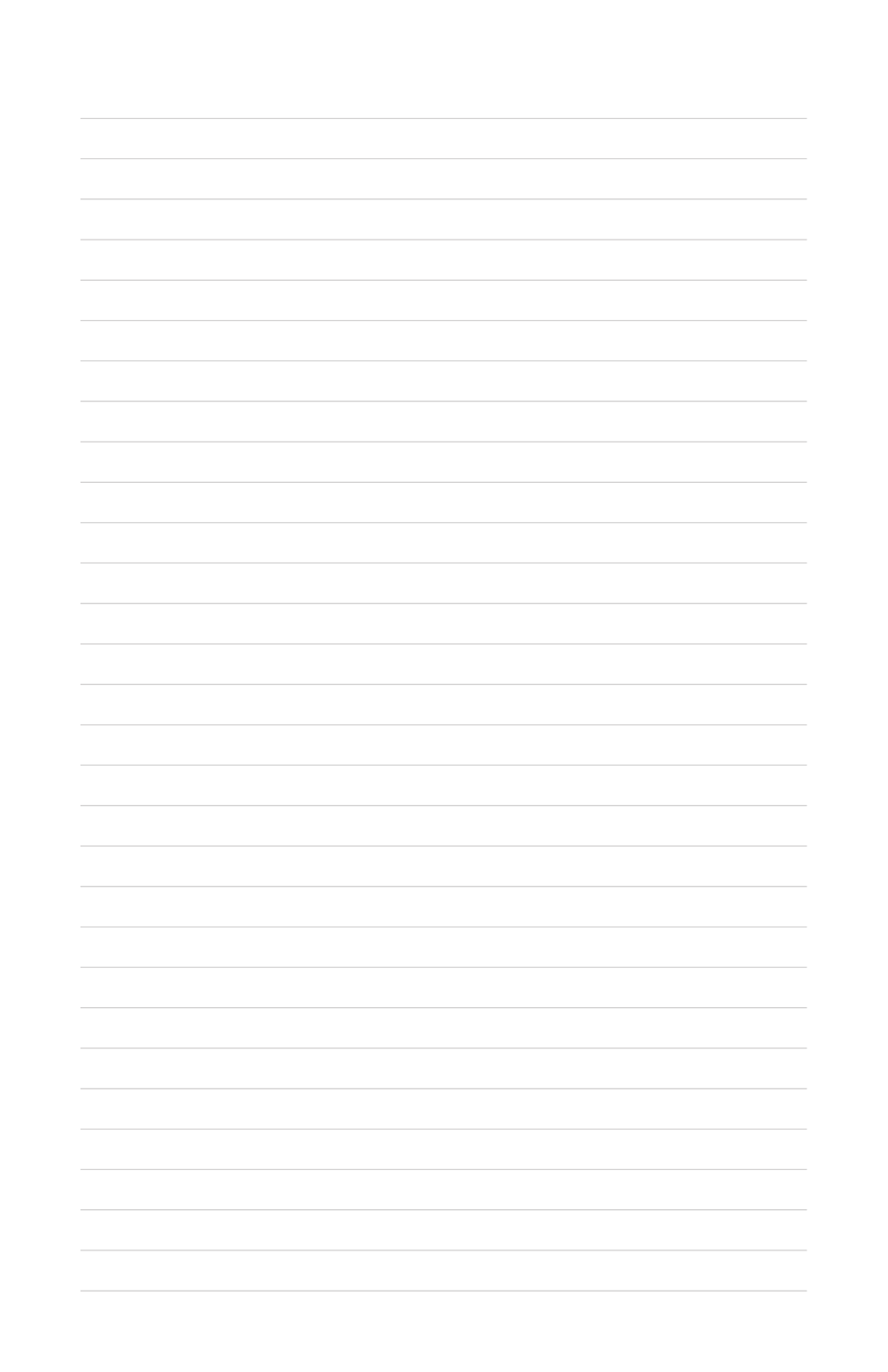#### $\n w \not\in$  sin and shin

<sup>161</sup> Princes persecute me without cause, but my heart stands in awe of your words.

<sup>162</sup> I rejoice at your word like one who finds great spoil.

163 I hate and abhor falsehood, but I love your law.

<sup>164</sup> Seven times a day I praise you for your righteous rules.

<sup>165</sup> Great peace have those who love your law; nothing can make them stumble.

<sup>166</sup> I hope for your salvation, O LORD, and I do your commandments.

<sup>167</sup> My soul keeps your testimonies; I love them exceedingly.

<sup>168</sup> I keep your precepts and testimonies, for all my ways are before you.

### Aug 28  $\Gamma$ Taw

169 Let my cry come before you, O LORD; give me understanding according to your word!

<sup>170</sup> Let my plea come before you; deliver me according to your word.

 $171$  My lips will pour forth praise, for you teach me your statutes.

<sup>172</sup> My tongue will sing of your word, for all your commandments are right.

<sup>173</sup> Let your hand be ready to help me, for I have chosen your precepts.

<sup>174</sup> I long for your salvation, O LORD, and your law is my delight.

<sup>175</sup> Let my soul live and praise you, and let your rules help me.

<sup>176</sup> I have gone astray like a lost sheep; seek your servant, for I do not forget your commandments.